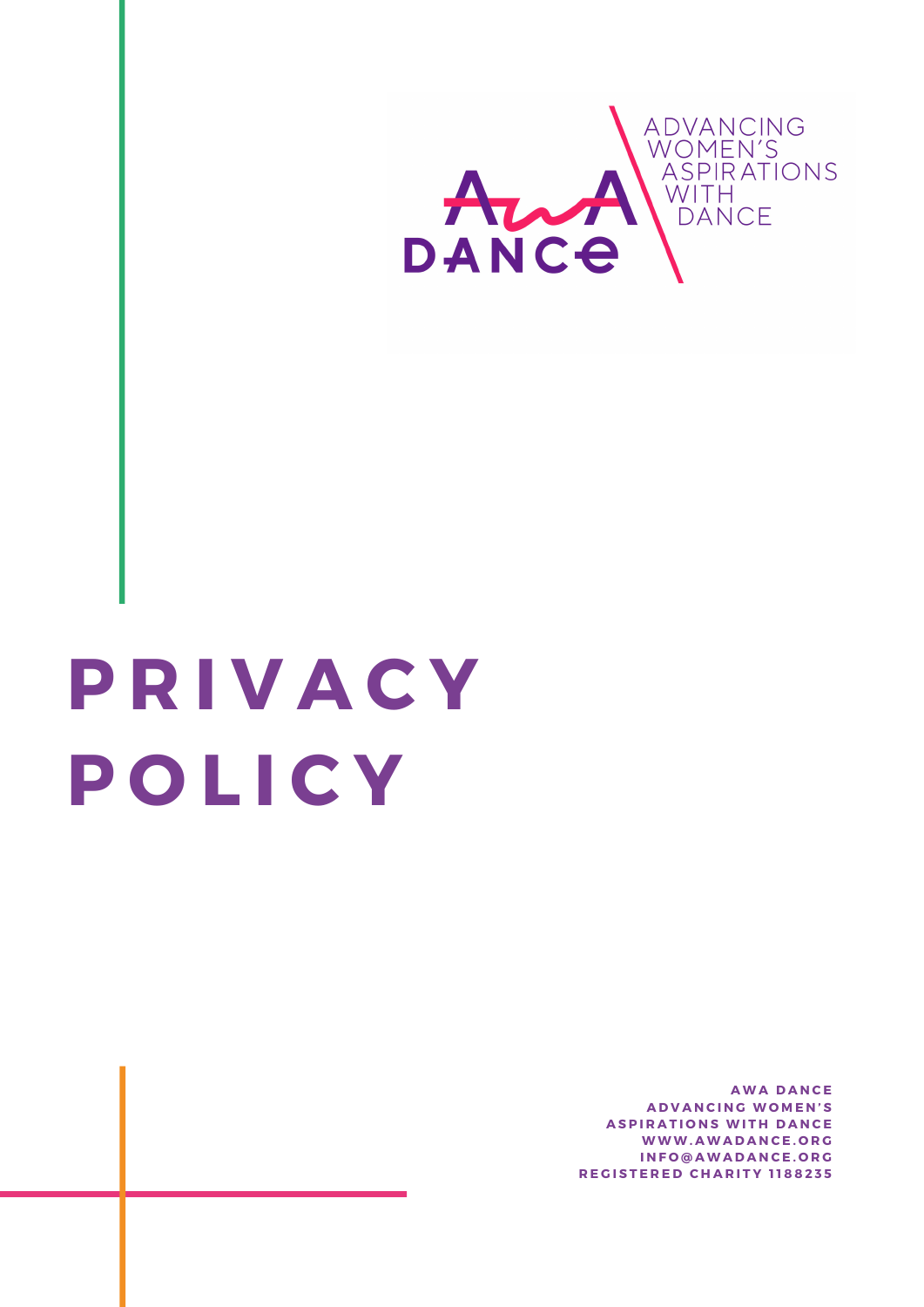# **P R I V A C Y P O L I C Y**

This Privacy Policy explains how we will use any personal information we collect about you.

#### **WHAT INFORMATION DO WE COLLECT ABOUT YOU?**

WWe collect your personal information when you donate, purchase our products, services, tickets for events and/or receive information about our work and events. We also collect information when you voluntarily complete customer surveys, provide feedback, interact on our social media sites and participate in any discount offers. Website usage information is collected using cookies.

The personal information we use may include:

- Full name and contact details (e.g., home and email addresses, home and/or mobile telephone numbers)
- Records of products and services purchased
- Date of birth and/or age for safeguarding children and other legal requirements
- Education, professional qualifications, work history and references for our volunteers
- Personal information about persons connected to you such as legal guardians, legitimate carers and referees. You must have their authority to provide their information to us.

We only process your personal information as is necessary:

1. To carry out contractual obligations for purchases of products, services, tickets and other contracts you make with us.

2. For legitimate interests including:

- Where we have consent and/or recently had agreed/consensual contact with you and may wish to contact you again about events, products, services and/or news about the charity. You can unsubscribe from further contact or update your preferences at any time.
- For fundraising activities, if you have supported us before, registered an interest in hearing about this area of work or to make first contact if your contact information is in the public domain. You will be able to unsubscribe from further contact.
- For surveys, market research and developing statistical data that allow us to better serve the dance sector. Your participation is not compulsory, and information will be anonymised (or not capable of identifying you) in any final reports.
- To send you consensual marketing communications.

You have the 'right to object' to all legitimate interests relating to you.

3. To comply with a legal obligation including:

- Compliance with legal and regulatory requirements and related disclosures e.g. work with children and vulnerable groups, HMRC for Gift Aid
- Exercising your rights under data protection law and making rights' requests
- Verifying your identity under data protection law, other legal and regulatory requirements and related disclosures.
- The establishment and defence of legal claims and rights

4. Based on your consent including:

- Sending you marketing, fundraising, advocacy and other communications about us where you've given us consent to do so
- Contacting references where you consented to this
- Any information that may put you at risk of unlawful discrimination i.e. Special Category Data, such as racial or ethnic origin, health, sexual orientation. We seek your consent to provide a fairer service based on equality and we take care to ensure that sensitive information is encrypted.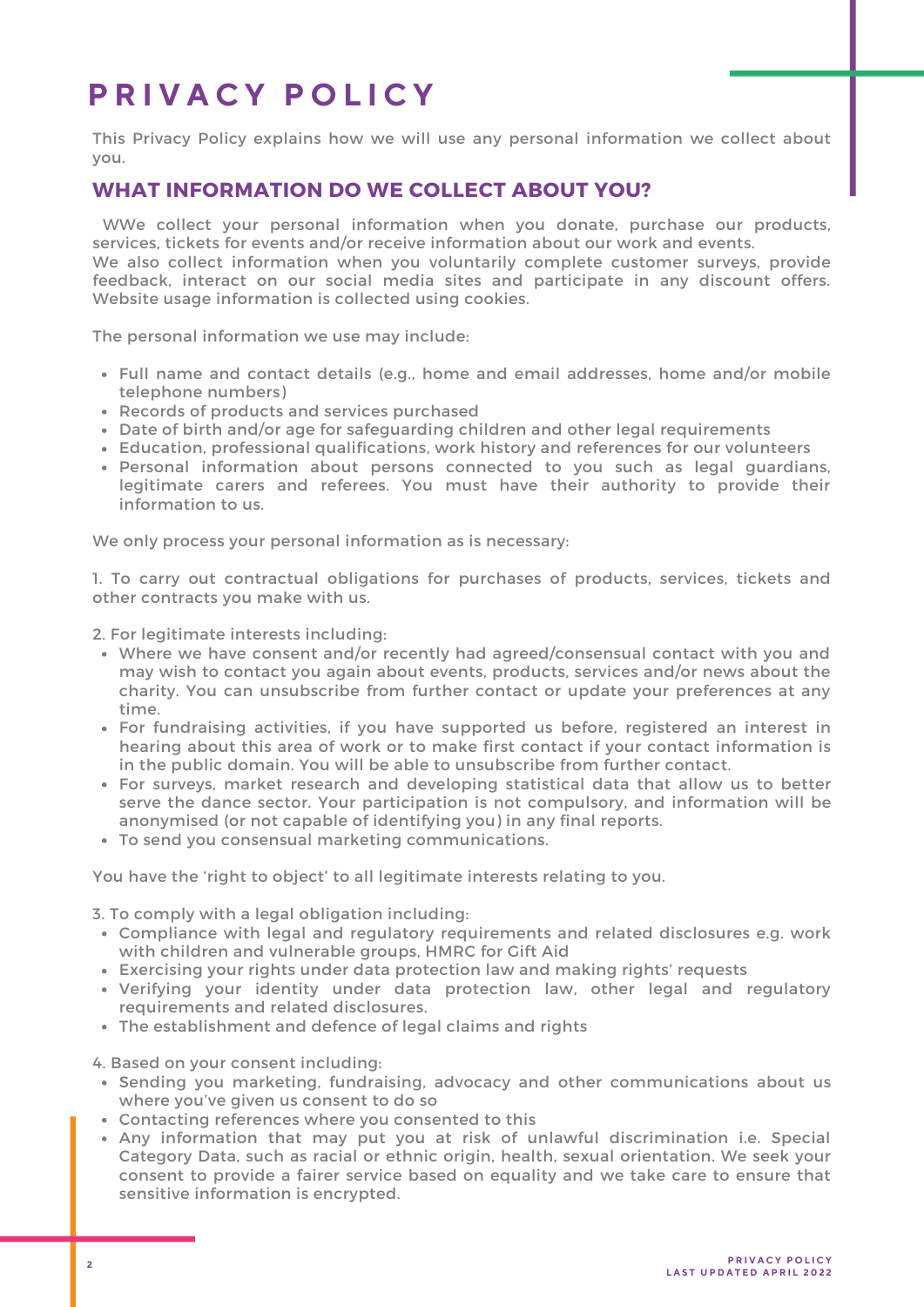Providing information on your health including injuries that may be passed to specialists on your consent.

You can withdraw your consent at any time, and we will work to action this within one month or less of the request. Please note that withdrawal of consent from one category does not mean withdrawal from other activities you've given consent to. Withdrawal of consent may also affect what we can do for you.

## **WHO DO WE SHARE YOUR INFORMATION WITH?**

We may share your information with:

- Payments online, by phone or at events: payment systems (PayPal, Eventbrite) to process your payments for products and/or services. For more information, please see PayPal and Eventbrite privacy notices.
- Online donations: payment systems (CAF Donate & Big Give) online who may transfer your information to HMRC where you've consented to Gift Aid. For more information, please see CAF Donate & Big Give privacy policies.
- Event registration and ticket purchases: Eventbrite who may use your information to issue receipts or tickets. For more information, please see Eventbrite's privacy policy.
- E-Newsletters and digital marketing communications: For more information, please see Mailchimp's privacy policy.
- Social media: including but not limited to, Facebook, Twitter, YouTube and Instagram. For more information, please see the "Terms & Conditions" of the relevant software platform.
- Other parties connected to you where you have given consent to contact them as referees, legal guardians or legitimate carers.
- Government bodies and agencies in the UK: Disclosure & Barring Service for DBS checks; HMRC for Gift Aid; The Information Commissioner's Office; Arts Council England.
- Courts or tribunals to comply with legal requirements and for the administration of justice.
- Sub-contractors who help us provide you with products and services e.g. catering, access, technical and accommodation requirements.
- Emergency services to protect your vital interests.
- Anyone else where we have your consent or as required by law.

#### **HOW LONG DO WE HOLD YOUR INFORMATION FOR?**

We will hold your personal information for as long as is necessary to meet the purpose for which it was originally collected.

For contracts, we may hold your personal information for 6 years from the date the contract has been satisfied in accordance with the Limitation Act 1980 unless any of the exceptions apply.

Where you have given your consent for collecting your personal information, we may hold it for as long as your consent is not withdrawn. We aim to refresh your consent after a reasonable period subject to the exceptions above.

Where you have given consent for direct marketing, we will stop processing your data once we receive a withdrawal of your consent.

Where we may have collected your personal information to meet a legal obligation (e.g. DBS checks, HMRC, safeguarding children) we will hold your data in accordance with the retention periods given by legal and regulatory bodies and subject to the exceptions below.

Exceptions: We may hold your personal information for longer than originally collected for archiving, keeping statistical information, to defend or make a legal claim or for as long as a claim may be brought against us or made by us and/or in accordance with legal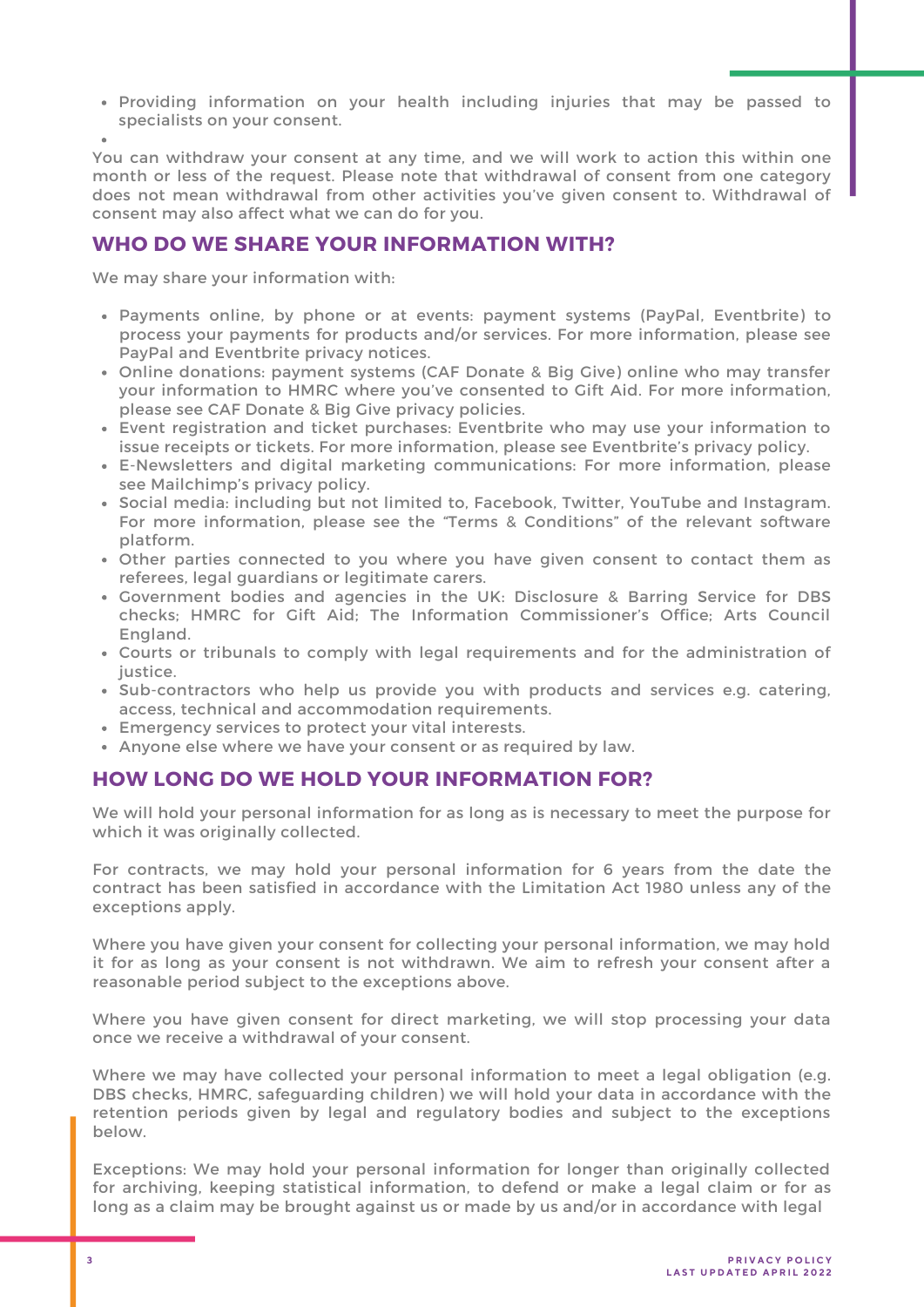and regulatory requirements.

Your personal information is always held securely. Access to customer information is strictly controlled.

Your rights:

- Right to be informed. You have the right to be informed about the collection and use of your personal data. This Privacy Notice meets this;
- Right to access your personal information and rectify it. You have the right to confirm that your data is being processed and to access the information we hold about you. You have the right to have inaccurate data rectified or completed if it is incomplete. You can make these requests verbally or via email;

We will aim to address these requests separately within one month following the date of your access or rectification request or three months if it is complex to address. **COMPL**

Where access or rectification requests are manifestly unfounded or excessive, we may charge a fee or refuse to respond. Where we refuse to respond we will explain why, and you have the right to complain to the Information Commissioner's Office.

- Right to erasure (the "right to be forgotten"). You have the right to render your data unusable by us now and in the future where:
	- Your personal information is no longer necessary for the purposes we originally collected it for;
	- You have informed us that you've withdrawn your consent;
	- You object to direct marketing from us including fundraising approaches;
	- You object to any of the legitimate interests listed in 'What information do we collect about you?' ;
	- We did not collect your information lawfully in accordance with the Data Protection Act 2018;
	- Where we must comply with legal and regulatory requirements.

We give emphasis to personal information collected from children where they may have joined social media groups and/or may no longer be a child as they may not have been aware of the risks at the time, they may have given consent to us.

You right to erasure may not apply where we hold your information for one of the following reasons:

- To exercise the right of freedom of expression and information;
- To comply with a legal obligation;
- For the performance of a task carried out in the public's interest or in the exercise of official authority;
- For archiving purposes in the public interest, scientific or historical research or statistical purposes where erasure is likely to render impossible or seriously impair the achievement of these purposes;
- For the establishment, exercise or defence of legal claims.

Where an erasure request is manifestly unfounded or excessive, we may charge a fee or refuse to respond. Where we refuse to respond we will explain why, and you have the right to complain to the Information Commissioner's Office.

- Right to restrict processing. You have the right to request that we only store your personal information but not use it. This right only applies where:
	- You contest the accuracy of your personal information, and we are working to verify the accuracy of your information;
	- We did not collect your information lawfully in accordance with the Data Protection Act 2018;
	- We no longer need your personal information, but you need us to keep it to establish, exercise or defend a legal claim;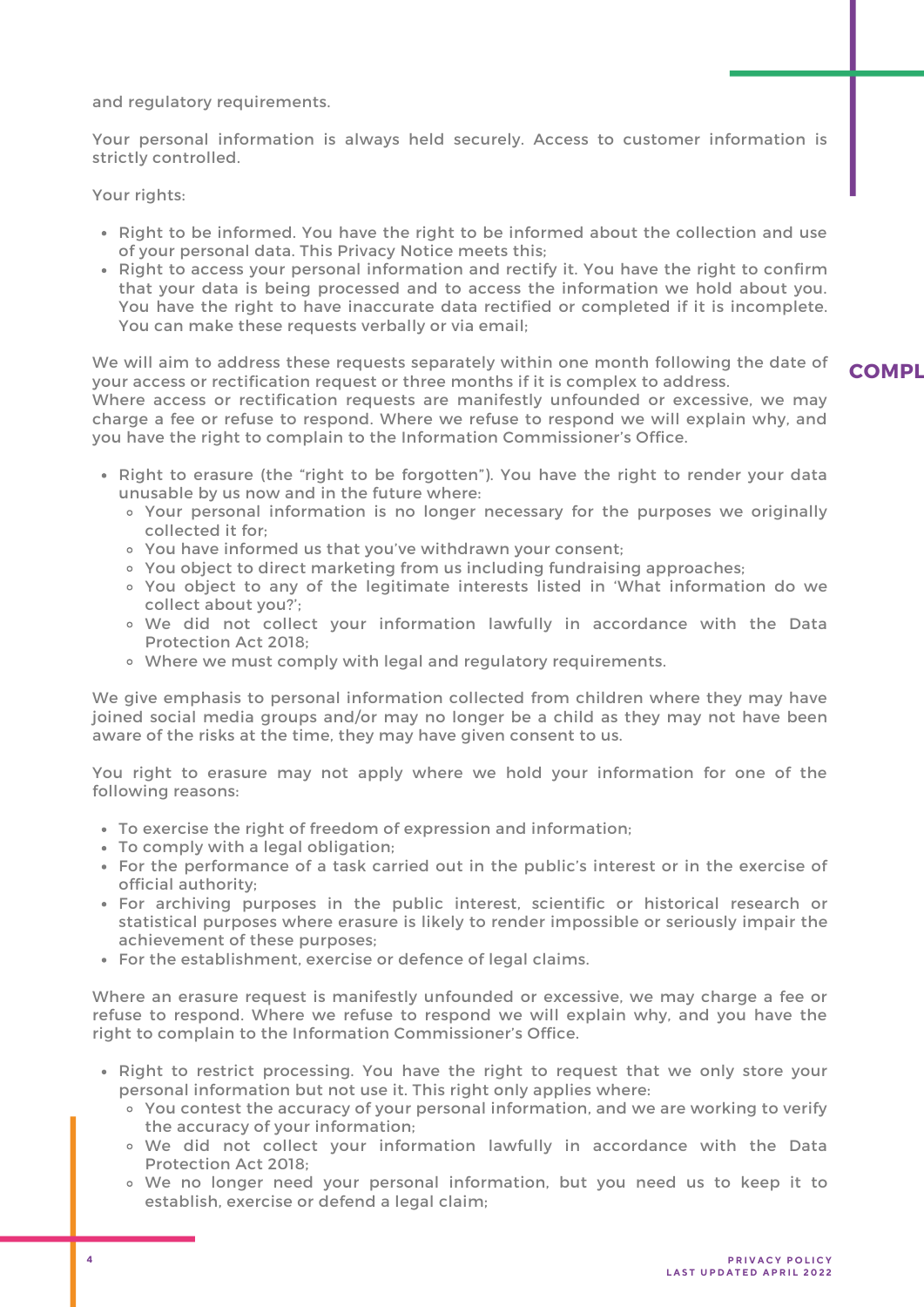You have objected (see "Right to object") to us using your personal information and we are considering whether legitimate grounds override the nature of the objection.

We will not process your restricted information in any way except to store it, unless:

- You give your consent to continue processing it;
- It is for the establishment, exercise or defence of a legal claim;
- It is for the establishment, exercise or defence of a legal claim;<br>It is for the protection of the rights of another person (natural or legal); or
- It is for reasons of important public interest.

You can make this request verbally or in writing. Where an erasure request is manifestly unfounded or excessive, we may charge a fee or refuse to respond. Where we refuse to respond we will explain why, and you have the right to complain to the Information Commissioner's Office.

- Right to object. You have the right to object to:
	- Processing based on legitimate interests (see "") or the performance of a task in the public interest/exercise of official authority (including profiling);
	- Direct marketing (including profiling); and
	- Holding information for purposes of scientific/historical research and statistics.

You must have "grounds relating to your particular situation" to exercise your right to object to processing for research purposes. If we are conducting research where the processing of personal data is necessary for the performance of a public interest task, we are not required to comply with an objection to the processing.

- Right to object to processing based on legitimate interests and the performance of a legal task. You have the right to object to:
	- Processing based on legitimate interests (see "What information do we collect about you?") or the performance of a task in the public interest/exercise of official authority (including profiling);
	- Direct marketing (including profiling); and
	- Holding information for purposes of scientific/historical research and statistics.

You must have an objection on "grounds relating to your particular situation". We will stop processing your personal information unless:

- We can demonstrate compelling legitimate grounds for holding your information after considering your rights and expectations;
- It is for the establishment, exercise or defence of a legal claim;
- It is for the establishment, exercise or defence of a legal claim;<br>Right to object to direct marketing: You have the right object to direct marketing. We will stop processing your personal information purposes as soon as we receive an objection. There is no ground for exemption;
- Right to data portability: You have the right to move, copy or transfer personal data easily from one IT environment to another in a safe and secure way, without hindrance to usability.

#### The right to data portability only applies:

- to personal data an individual has provided to a controller;
- where the processing is based on the individual's consent or for the performance of a contract; and
- when processing is carried out by automated means.

We are only able to provide some personal information in CSV format and are unable to provide data portability for data outside of this format.

We will aim to action the request within one month following the date of your request or three months if it is complex to address. If we are unable to meet your request, we will explain why, and you have the right to complain to the Information Commissioner's Office.